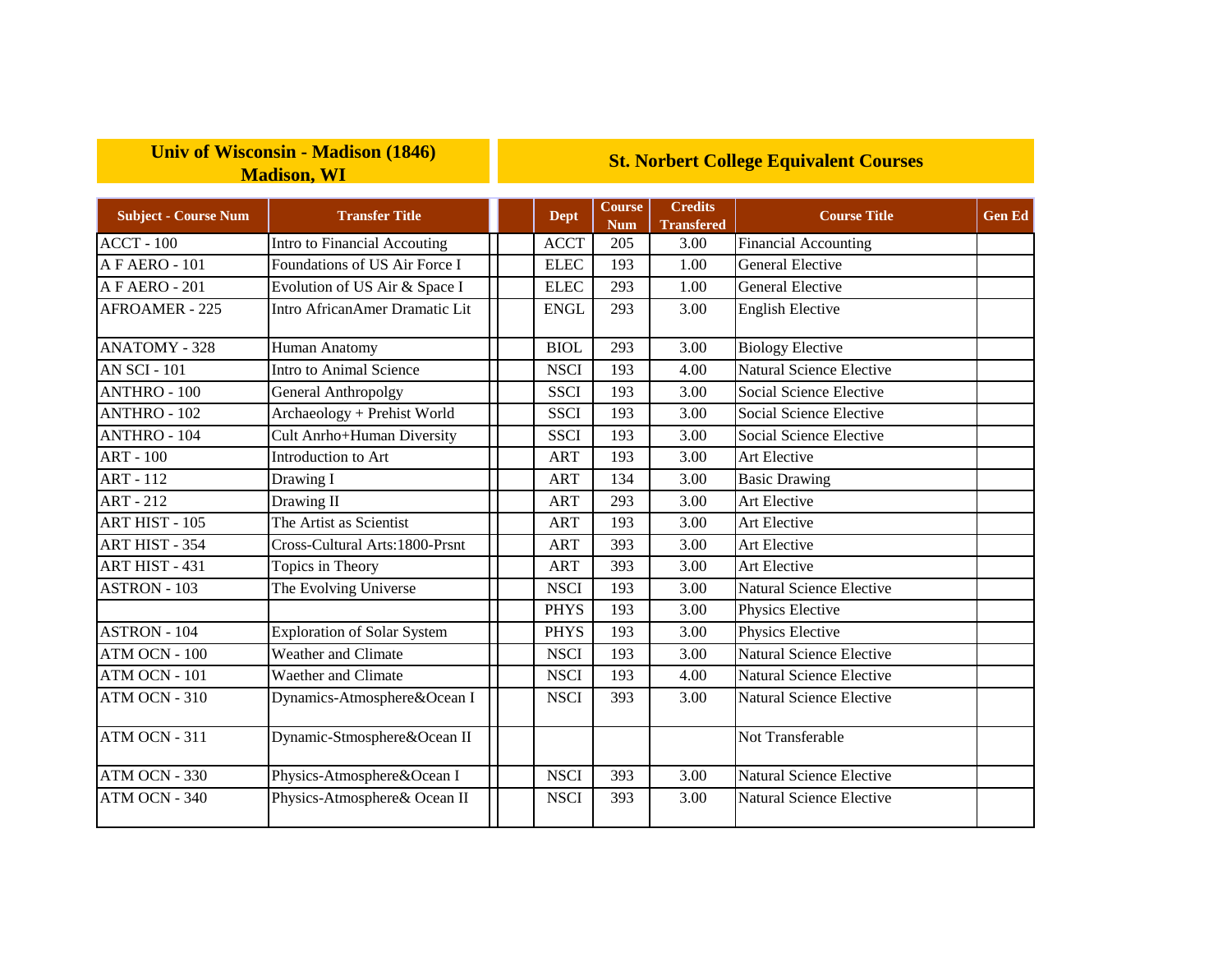| <b>BIOLOGY - 101</b> | <b>Animal Biology</b>                 | <b>BIOL</b> | 193 | 3.00 | <b>Biology Elective</b>            |                 |
|----------------------|---------------------------------------|-------------|-----|------|------------------------------------|-----------------|
| <b>BIOLOGY - 102</b> | Animal Biology Lab                    | <b>BIOL</b> | 193 | 2.00 | <b>Biology Elective</b>            |                 |
| <b>BIOLOGY - 151</b> | <b>Introductory Biology</b>           | <b>BIOL</b> | 120 | 5.00 | General Biology 1+L                |                 |
| BIOLOGY - 375        | <b>BioHouse Seminar</b>               | <b>BIOL</b> | 393 | 1.00 | <b>Biology Elective</b>            |                 |
| <b>BOTANY - 100</b>  | <b>Survey of Botany</b>               | <b>BIOL</b> | 193 | 3.00 | <b>Biology Elective</b>            |                 |
| <b>BOTANY - 130</b>  | <b>General Botany</b>                 | <b>BIOL</b> | 201 | 5.00 | Botany +L                          |                 |
| <b>CHEM - 103</b>    | General Chemistry I                   | <b>CHEM</b> | 105 | 4.00 | General Chemistry 1 +L             | $C-PN$          |
| <b>CHEM - 104</b>    | <b>General Chemistry II</b>           | <b>CHEM</b> | 107 | 5.00 | General Chemistry 2+L              |                 |
| <b>CHEM - 109</b>    | <b>Advanced General Chemistry</b>     | <b>CHEM</b> | 107 | 5.00 | General Chemistry 2+L              |                 |
| CLASSICS - 320       | <b>Civilization of Ancient Greece</b> | <b>CLAS</b> | 393 | 3.00 | <b>Classical Studies Elective</b>  |                 |
| CLASSICS - 322       | <b>Civilization of Ancient Rome</b>   | <b>CLAS</b> | 393 | 3.00 | <b>Classical Studies Elective</b>  |                 |
| CLASSICS - 370       | <b>Classical Mythology</b>            | <b>CLAS</b> | 325 | 3.00 | <b>Classical Mythology</b>         | C-AD,<br>$C-WT$ |
| COM ARTS - 100       | Intro to Speech Comp                  | <b>COME</b> | 193 | 3.00 | Comm + Media Studies Elective      |                 |
| COM ARTS - 272       | Intro-Interpersonal Com               | <b>COME</b> | 293 | 3.00 | Comm + Media Studies Elective      |                 |
| COM ARTS - 346       | <b>Critical Internet Studies</b>      | <b>COME</b> | 393 | 3.00 | Comm + Media Studies Elective      |                 |
| COM ARTS - 351       | Intro to Television                   | <b>COME</b> | 393 | 3.00 | Comm + Media Studies Elective      |                 |
| COM ARTS - 459       | New Media and Society                 | <b>COME</b> | 393 | 3.00 | Comm + Media Studies Elective      |                 |
| COMP LIT - 202       | Intro to Modern & Contemp Lit         | <b>ENGL</b> | 293 | 3.00 | <b>English Elective</b>            |                 |
| COMP LIT - 203       | Tolkien & Medieval Lit                | <b>ENGL</b> | 293 | 3.00 | <b>English Elective</b>            |                 |
| COMP SCI - $252$     | Intro to Computer Engineering         | <b>CSCI</b> | 293 | 2.00 | <b>Computer Science Elective</b>   |                 |
| COMP SCI - 302       | Introduction to Programming           | <b>CSCI</b> | 393 | 3.00 | <b>Computer Science Elective</b>   |                 |
| COMP SCI - 304       | <b>WES-CS Group Meeting</b>           | <b>CSCI</b> | 393 | 1.00 | <b>Computer Science Elective</b>   |                 |
| COMP SCI - 354       | Machine Organization & Prgrmng        | <b>CSCI</b> | 225 | 3.00 | Machine Org / Assembly Lang +L     |                 |
| COMP SCI - 368       | Learn a Programming Language          | <b>CSCI</b> | 393 | 1.00 | <b>Computer Science Elective</b>   |                 |
| COUN PSY - 125       | Wisc Experience Seminar               | <b>ELEC</b> | 193 | 1.00 | <b>General Elective</b>            |                 |
| COUN PSY - 225       | Coming to Terms-Cultrl Divrsty        | <b>SSCI</b> | 293 | 3.00 | Social Science Elective            |                 |
| DANCE - 001          | Tai Ji                                |             |     |      | Not Transferable                   |                 |
| DANCE - 041          | <b>Ballroom Dancing</b>               | <b>PHED</b> | 093 | 1.00 | <b>Physical Education Elective</b> |                 |
| <b>DANCE - 111</b>   | Modern Dance Technique                | <b>PHED</b> | 193 | 2.00 | <b>Physical Education Elective</b> |                 |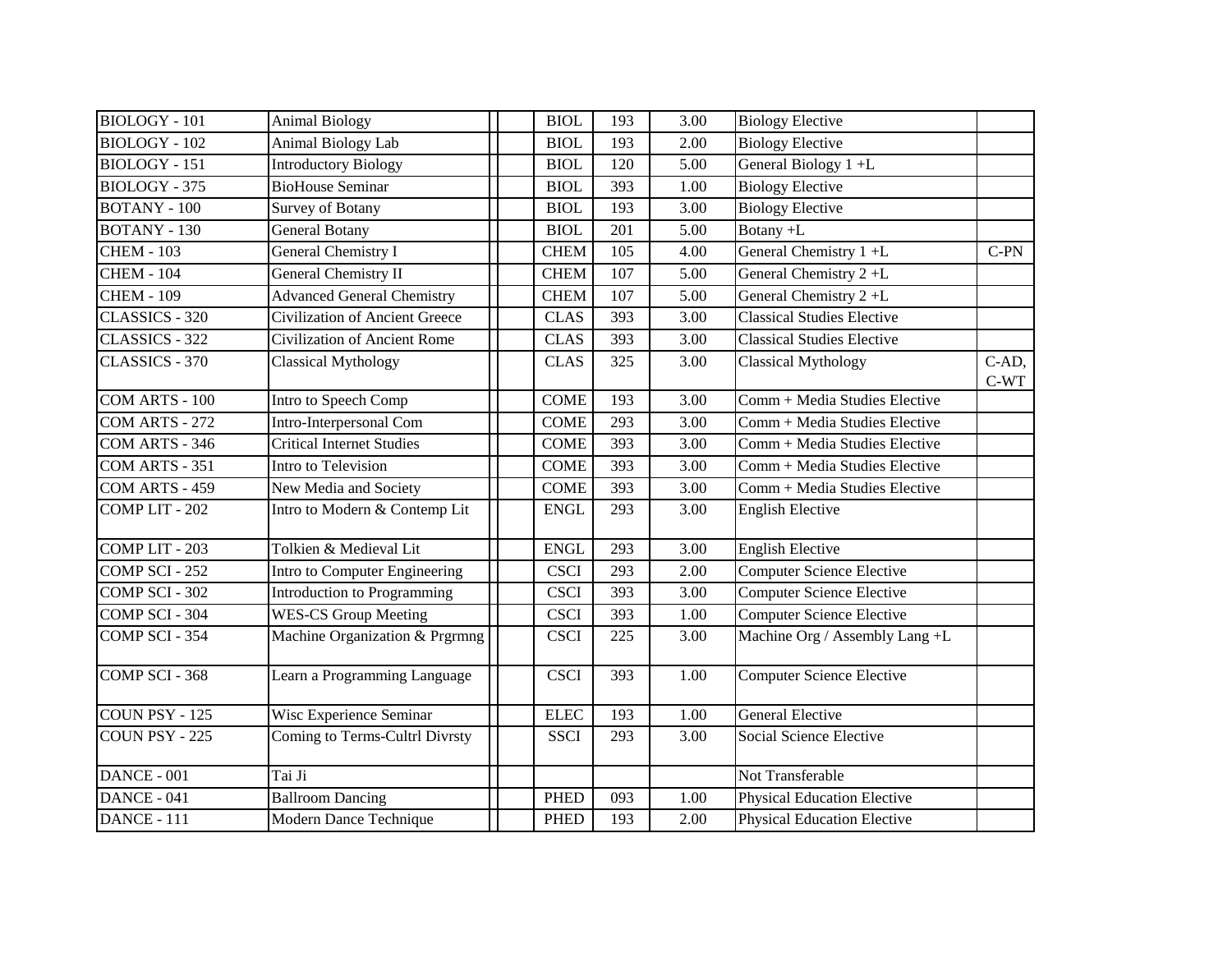| <b>DS</b> - 120           | Design: Fundamentals I            | <b>ART</b>  | 193 | 3.00 | Art Elective                        |         |
|---------------------------|-----------------------------------|-------------|-----|------|-------------------------------------|---------|
| <b>ECE - 379</b>          | WI Make Sustainability            | <b>ELEC</b> | 393 | 2.00 | <b>General Elective</b>             |         |
| <b>ECON</b> - 101         | Principles-Microeconomics         | <b>ECON</b> | 102 | 4.00 | Microeconomics                      | $C$ -IS |
| <b>ECON - 102</b>         | Principles of Macroeconomics      | <b>ECON</b> | 101 | 3.00 | Macroeconomics                      | $C$ -IS |
| <b>ECON - 306</b>         | The Real Estate Process           | <b>ECON</b> | 393 | 3.00 | <b>Economics Elective</b>           |         |
| $EMA-110$                 | Introduction to Private Pilot     | <b>ELEC</b> | 193 | 4.00 | <b>General Elective</b>             |         |
| <b>ENGL - 100</b>         | Intro to College Composition      | <b>IDIS</b> | 100 | 3.00 | <b>College Writing</b>              |         |
| <b>ENGL - 117</b>         | Academic Writing I                | <b>ENGL</b> | 193 | 3.00 | <b>English Elective</b>             |         |
| <b>ENGL - 156</b>         | Literature & Medicine             | <b>ENGL</b> | 193 | 3.00 | <b>English Elective</b>             |         |
| <b>ENGL - 168</b>         | Modern Literature                 | <b>ENGL</b> | 193 | 3.00 | <b>English Elective</b>             |         |
| <b>ENGLISH - 100</b>      | Intro to College Composition      | <b>IDIS</b> | 100 | 3.00 | <b>College Writing</b>              |         |
| <b>ENGLISH - 169</b>      | Intro to Modern American Lit      | <b>ENGL</b> | 193 | 3.00 | <b>English Elective</b>             |         |
| <b>ENGLISH - 171</b>      | Literature, Gender + Sexuality    | <b>ENGL</b> | 193 | 3.00 | <b>English Elective</b>             |         |
| <b>ENGLISH - 172</b>      | Intro to Lit of Native America    | <b>ENGL</b> | 193 | 3.00 | <b>English Elective</b>             |         |
| $ENGLISH - 177$           | Literature + Popular Culture      | <b>ENGL</b> | 193 | 3.00 | <b>English Elective</b>             |         |
| <b>ENTOM - 201</b>        | <b>Insects and Human Culture</b>  | <b>NSCI</b> | 293 | 3.00 | Natural Science Elective            |         |
| <b>ENVIR ST - 120</b>     | <b>Global Phys Environments</b>   | <b>ENVS</b> | 193 | 3.00 | <b>Environmntl Science Elective</b> |         |
| <b>ENVIR ST - 121</b>     | Atmspherc Envirnmnt + Society     | <b>ENVS</b> | 193 | 2.00 | <b>Environmntl Science Elective</b> |         |
| <b>ENVIR ST - 332</b>     | Global<br>Warming:Science&Impacts | <b>ENVS</b> | 393 | 3.00 | <b>Environmntl Science Elective</b> |         |
| <b>ENVIR ST - 339</b>     | <b>Environmental Conservation</b> | <b>ENVS</b> | 393 | 4.00 | <b>Environmntl Science Elective</b> |         |
| <b>ENVIR ST - 402</b>     | <b>GreenHouse Roots Seminar</b>   | <b>ENVS</b> | 493 | 1.00 | <b>Environmntl Science Elective</b> |         |
| FRENCH - 101              | <b>First Semester French</b>      | <b>FREN</b> | 101 | 4.00 | <b>Elementary French 1</b>          |         |
| FRENCH - 102              | <b>Second Semester French</b>     | <b>FREN</b> | 102 | 4.00 | <b>Elementary French 2</b>          | $C-SL$  |
| FRENCH - 203              | <b>Third Semester French</b>      | <b>FREN</b> | 203 | 4.00 | Intermediate French 1               | $C-SL$  |
| FRENCH - 204              | <b>Fourth Semester French</b>     | <b>FREN</b> | 204 | 4.00 | Intermediate French 2               | $C-SL$  |
| <b>F&amp;W ECOL - 375</b> | From Seed to Ground               | <b>ELEC</b> | 393 | 1.00 | <b>General Elective</b>             |         |
| <b>GEN BUS - 365</b>      | Bus Presentations & Meetings      | <b>BUAD</b> | 393 | 3.00 | <b>Business Admin Elective</b>      |         |
| <b>GENETICS - 155</b>     | Freshman Seminar in Genetics      | <b>ELEC</b> | 193 | 1.00 | <b>General Elective</b>             |         |
| <b>GENETICS - 375</b>     | <b>Genetics Freshmen Seminar</b>  | <b>ELEC</b> | 193 | 1.00 | <b>General Elective</b>             |         |
| <b>GEN &amp; WS - 102</b> | Gndr, Wmn & Society/Glbl Persp    | <b>WMGS</b> | 193 | 3.00 | Women's+Gender Studies Electve      |         |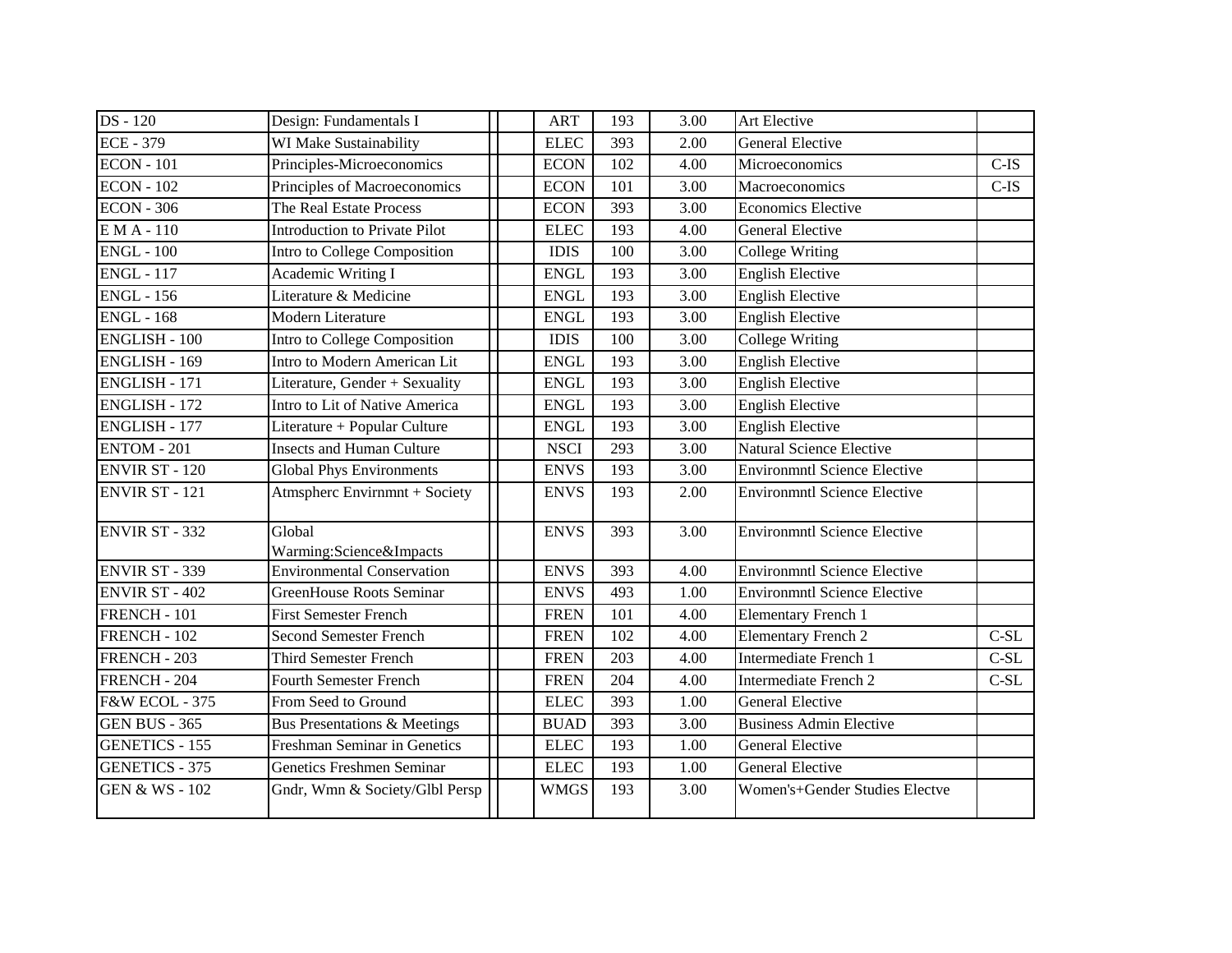| <b>GEN&amp;WS - 221</b> | Intro to Black Women's Studies        | <b>WMGS</b> | 293 | 3.00 | Women's+Gender Studies Electve      |             |
|-------------------------|---------------------------------------|-------------|-----|------|-------------------------------------|-------------|
| <b>GEOG</b> - 120       | <b>Global Phys Environments</b>       | <b>GEOG</b> | 193 | 3.00 | Geography Elective                  |             |
| <b>GEOG - 339</b>       | <b>Environmental Conservation</b>     | <b>GEOG</b> | 393 | 4.00 | Geography Elective                  |             |
| <b>GEOG - 359</b>       | Australia: Environment&Society        | <b>GEOG</b> | 393 | 3.00 | Geography Elective                  |             |
| <b>GEO SCI - 105</b>    | Survey of Oceanography                | <b>GEOL</b> | 193 | 3.00 | <b>Geology Elective</b>             |             |
| <b>GERMAN - 101</b>     | <b>First Semester German</b>          | <b>GERM</b> | 101 | 4.00 | <b>Elementary German 1</b>          |             |
| <b>GERMAN - 272</b>     | Nazi Culture                          | <b>HIST</b> | 293 | 3.00 | <b>History Elective</b>             |             |
| <b>HDFS - 362</b>       | Development of the Young Child        | <b>SSCI</b> | 293 | 3.00 | <b>Social Science Elective</b>      |             |
| HISTORY - 102           | Amer Hist-Civil War-Present           | <b>HIST</b> | 115 | 4.00 | History of the United States 2      | $C-DD$      |
| HISTORY - 115           | Medieval Europe 410 - 1500            | <b>HIST</b> | 193 | 4.00 | <b>History Elective</b>             |             |
| HISTORY - 119           | Making/Modern Europe 1500-<br>1815    | <b>HIST</b> | 193 | 4.00 | <b>History Elective</b>             |             |
| HISTORY - 120           | Europe&Modrn World 1815-<br>Presnt    | <b>HIST</b> | 193 | 4.00 | <b>History Elective</b>             |             |
| <b>HORT - 120</b>       | <b>Survey of Horticulture</b>         | <b>ELEC</b> | 193 | 3.00 | <b>General Elective</b>             |             |
| <b>HORT - 121</b>       | Horticulture Colloquium               | <b>ELEC</b> | 193 | 1.00 | <b>General Elective</b>             |             |
| ILS - 201               | W Culture: Sci, Tech, Philos I        | <b>HIST</b> | 193 | 3.00 | <b>History Elective</b>             |             |
| ILS - 207               | History of Western Culture I          | <b>HIST</b> | 112 | 3.00 | Westrn Civ 1:Bronze/Renaissnce      | $C-WT$      |
| ILS - 208               | History of Western Culture II         | <b>HIST</b> | 113 | 3.00 | Westrn Civ 2: Early/Mod Europe      | $C-WT$      |
| INTER-AG - 155          | Issues in Agriculture/Envi            | <b>ENVS</b> | 193 | 1.00 | <b>Environmntl Science Elective</b> |             |
| INTER-AG - 175          | <b>WISE Seminar</b>                   | <b>ELEC</b> | 193 | 1.00 | <b>General Elective</b>             |             |
| <b>INTEREGR - 102</b>   | <b>Intro Society's Egr Challenges</b> | <b>ELEC</b> | 193 | 2.00 | <b>General Elective</b>             |             |
| <b>INTER-LS-210</b>     | L&S 2nd Yr Career Development         |             |     |      | Not Transferable                    |             |
| <b>INTL ST - 101</b>    | Intro to Intl Studies                 | <b>INTL</b> | 150 | 4.00 | Intro to Internationl Studies       | $C-BB$      |
| $JOURN - 162$           | MassMedia MultiCultural Amer          | <b>COME</b> | 193 | 3.00 | Comm + Media Studies Elective       |             |
| <b>JOURN - 201</b>      | Intro to Mass Communication           | <b>COME</b> | 124 | 4.00 | Principles Mass Communication       |             |
| <b>KINES - 100</b>      | Exercise, Nutrition & Health          | <b>PHED</b> | 193 | 2.00 | <b>Physical Education Elective</b>  |             |
| <b>KINES - 119</b>      | Intro to Kinesiology                  | <b>ELEC</b> | 193 | 2.00 | <b>General Elective</b>             |             |
| <b>KINES - 314</b>      | Physiology of Exercise                | <b>PSYC</b> | 393 | 4.00 | <b>Psychology Elective</b>          | <b>PSLB</b> |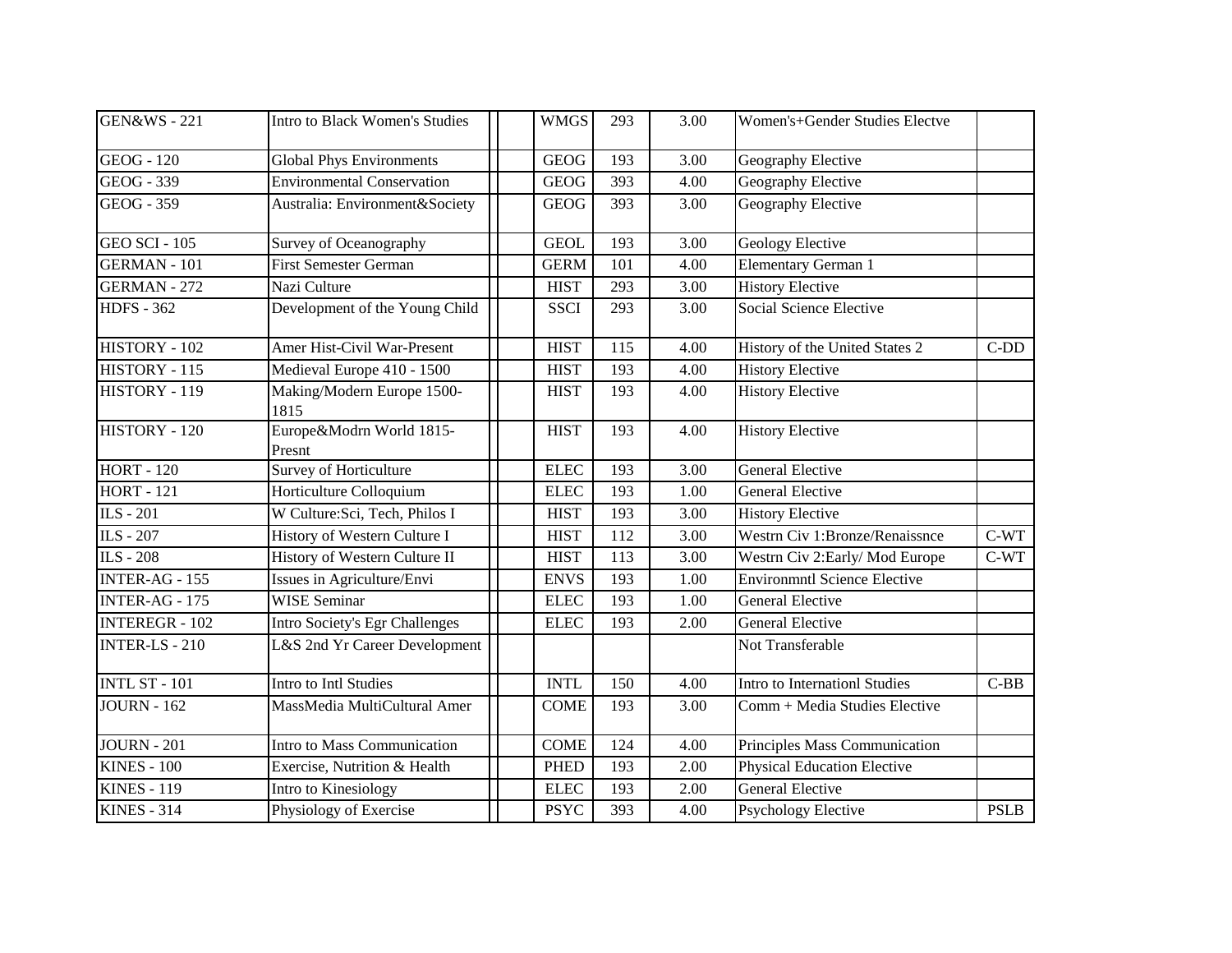| LAND ARC - 260         | History of Landscape Arch          | <b>ELEC</b> | 293 | 3.00 | <b>General Elective</b>           |        |
|------------------------|------------------------------------|-------------|-----|------|-----------------------------------|--------|
| LAND ARC - 262         | Lanscape Inventory/Eval            | <b>ELEC</b> | 293 | 4.00 | <b>General Elective</b>           |        |
| LAND ARC - 312         | <b>Graphics for Designers</b>      | <b>ELEC</b> | 393 | 3.00 | <b>General Elective</b>           |        |
| LEGAL ST - 217         | Law, Politics and Society          | POLI        | 193 | 3.00 | <b>Political Science Elective</b> |        |
| <b>LITTRANS - 226</b>  | Intro Luso Afro Brazlian Lit       | <b>ENGL</b> | 293 | 3.00 | <b>English Elective</b>           |        |
| LITTRANS - 275         | In Translation: Hans Anderson      | <b>HUMA</b> | 293 | 3.00 | <b>Humanities Elective</b>        |        |
| <b>MARKETING - 300</b> | <b>Marketing Management</b>        | <b>BUAD</b> | 393 | 3.00 | <b>Business Admin Elective</b>    |        |
| <b>MATH - 095</b>      | <b>Fundamental Math Skills</b>     |             |     |      | Not Transferable                  |        |
| <b>MATH - 101</b>      | Intermediate Algebra               | <b>MATH</b> | 102 | 3.00 | <b>Basic Algebra</b>              |        |
| <b>MATH - 112</b>      | Algebra                            | <b>MATH</b> | 193 | 3.00 | <b>Mathematics Elective</b>       |        |
| <b>MATH - 113</b>      | Trigonometry                       | <b>MATH</b> | 193 | 2.00 | <b>Mathematics Elective</b>       |        |
| <b>MATH - 114</b>      | Algebra & Trigonometry             | <b>MATH</b> | 115 | 5.00 | Pre-Calculus Mathematics          |        |
| <b>MATH - 211</b>      | Calculus                           | <b>MATH</b> | 293 | 5.00 | <b>Mathematics Elective</b>       |        |
| <b>MATH - 217</b>      | Calculus w/ Algebra & Trig         | <b>MATH</b> | 293 | 5.00 | <b>Mathematics Elective</b>       |        |
| <b>MATH - 221</b>      | Calculus & Analytic Geometry I     | <b>MATH</b> | 131 | 5.00 | Calculus + Analytic Geometry 1    | $C-QR$ |
| $MATH - 222$           | Calculus & Analytic GeometryII     | <b>MATH</b> | 132 | 5.00 | Calculus + Analytic Geometry 2    | $C-QR$ |
| <b>MATH - 228</b>      | <b>WES Calculus Supplement</b>     | <b>MATH</b> | 293 | 2.00 | <b>Mathematics Elective</b>       |        |
| <b>MATH - 234</b>      | Calc - Functions&Variables         | <b>MATH</b> | 233 | 4.00 | Calculus + Analytic Geometry 3    |        |
| <b>MATH - 319</b>      | <b>Tech-Ordinary Diff Equation</b> |             |     |      | Not Transferable                  |        |
| <b>MATH - 340</b>      | Elem Matrix&Linear Algebra         |             |     |      | Not Transferable                  |        |
| $ME - 160$             | <b>Architectural Graphics</b>      | <b>ELEC</b> | 193 | 3.00 | <b>General Elective</b>           |        |
| $MUSIC - 042$          | Varsity Band                       | <b>MUSI</b> | 014 | 1.00 | <b>Concert Band</b>               |        |
| <b>MUSIC - 059</b>     | <b>University Chorus</b>           | <b>MUSI</b> | 017 | 1.00 | Concert Choir                     |        |
| <b>MUSIC - 101</b>     | The Musical Experience             | <b>MUSI</b> | 193 | 3.00 | Music Elective                    |        |
| NUTRSCI - 132          | <b>Nutrition Today</b>             | <b>ELEC</b> | 193 | 3.00 | <b>General Elective</b>           |        |
| PHILOS - 101           | <b>Introduction to Philosophy</b>  | PHIL        | 193 | 4.00 | Philosophy Elective               |        |
| PHILOS - 341           | <b>Contemporary Moral Issues</b>   | PHIL        | 393 | 4.00 | Philosophy Elective               |        |
| PHYSICS - $103$        | <b>General Physics</b>             | <b>PHYS</b> | 111 | 4.00 | Fundamental Physics 1 +L          | $C-PN$ |
| PHYSICS - 104          | <b>General Physics</b>             | <b>PHYS</b> | 112 | 4.00 | Fundamental Physics 2+L           |        |
| PHYSICS - 202          | <b>General Physics</b>             |             |     |      | Not Transferable                  |        |
| PHYSICS - 207          | <b>General Physics</b>             | <b>PHYS</b> | 293 | 5.00 | Physics Elective                  |        |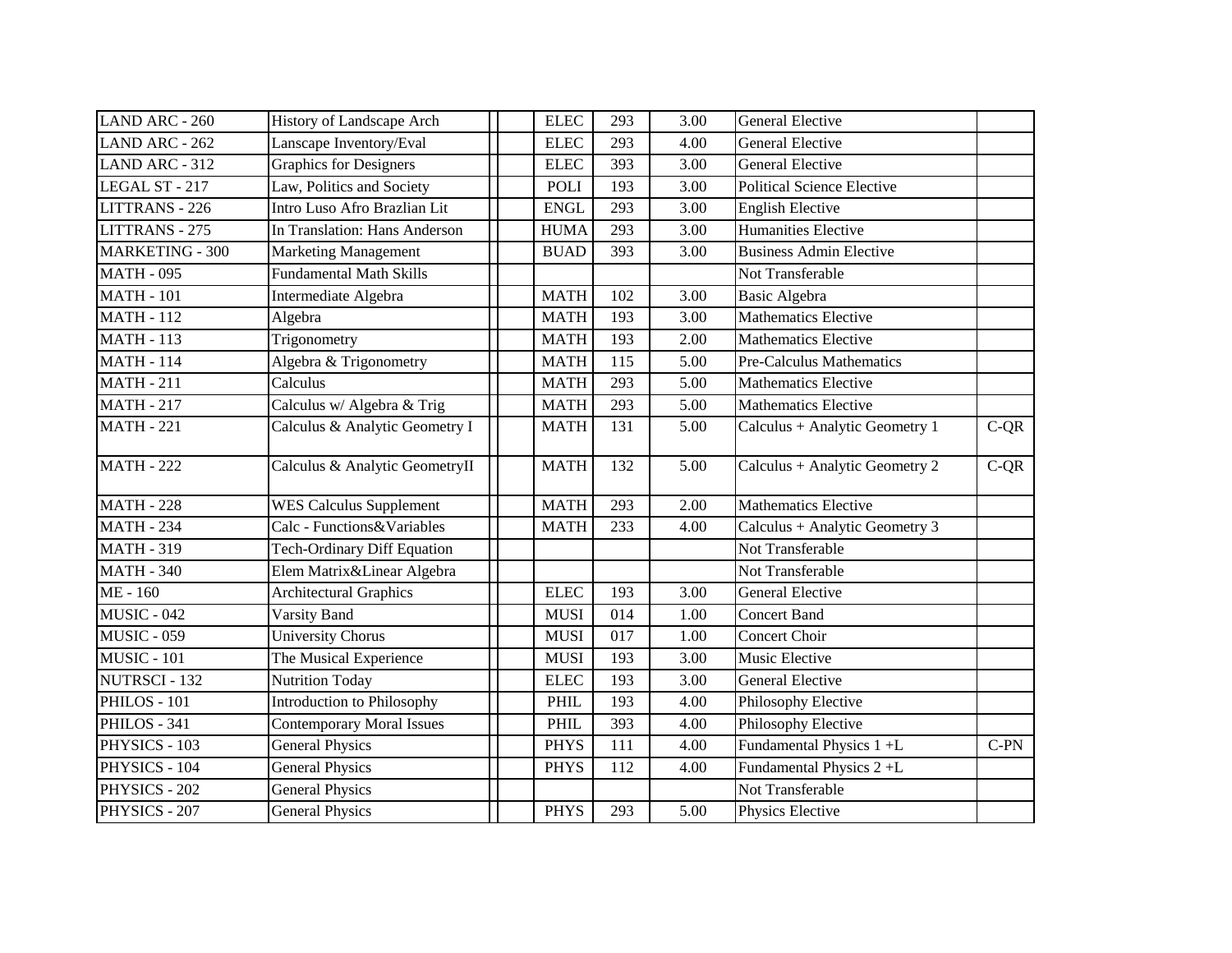| PHYSICS - 307       | Interm. Lab-                         | <b>PHYS</b> | 393              | 1.00 | Physics Elective                  |                     |
|---------------------|--------------------------------------|-------------|------------------|------|-----------------------------------|---------------------|
|                     | Mech.&ModernPhysic                   |             |                  |      |                                   |                     |
| PHYSIOL - 335       | Physiology                           | <b>BIOL</b> | 393              | 5.00 | <b>Biology Elective</b>           |                     |
| POLI SCI - 103      | <b>Intro International Relations</b> | <b>POLI</b> | 150              | 4.00 | Intro to International Studies    | $C-BB$              |
| POLI SCI - 104      | Intro-Amer Politics+Gvmt             | <b>POLI</b> | 130              | 4.00 | United States Politics + Govt     | $C-IS$              |
| POLI SCI - 106      | Intro - Comparative Politics         | <b>POLI</b> | 160              | 3.00 | Intro to Comparative Politics     |                     |
| POLI SCI - 140      | Intro to International Reltins       | <b>POLI</b> | 150              | 4.00 | Intro to International Studies    | $C-BB$              |
| POLI SCI - 209      | Intro to Political Theory            | <b>POLI</b> | 293              | 4.00 | <b>Political Science Elective</b> |                     |
| <b>PSYCH - 202</b>  | Introduction to Psychology           | <b>PSYC</b> | 100              | 3.00 | <b>General Psychology</b>         | $C$ -IS             |
| <b>PSYCH - 405</b>  | <b>Abnormal Psychology</b>           | <b>PSYC</b> | 493              | 3.00 | <b>Psychology Elective</b>        |                     |
| <b>PSYCH - 449</b>  | <b>Animal Behavior</b>               | <b>PSYC</b> | 393              | 3.00 | <b>Psychology Elective</b>        |                     |
| <b>PSYCH - 450</b>  | Primates & Us                        | <b>PSYC</b> | 493              | 3.00 | <b>Psychology Elective</b>        |                     |
| RELIG ST - 350      | Intro to Taoism                      | <b>THRS</b> | 393              | 3.00 | Theo + Relgs Studies Elective     |                     |
| RP & SE - 660       | Sign Language I & II                 | <b>ELEC</b> | 193              | 3.00 | <b>General Elective</b>           | $C-SL$              |
| <b>SLAVIC - 101</b> | 1st Semeser Russian                  | <b>MLLS</b> | 193              | 3.00 | Modern Lang + Lit Elective        |                     |
| <b>SLAVIC - 102</b> | <b>Second Semester Russian</b>       | <b>MLLS</b> | 193              | 3.00 | Modern Lang + Lit Elective        | $C-SL$              |
| $SLAVIC - 181$      | Rus Honor tutorial-Slav101           | <b>MLLS</b> | 193              | 1.00 | Modern Lang + Lit Elective        |                     |
| SOC - 120           | Marriage and Family                  | <b>SOCI</b> | 193              | 4.00 | <b>Sociology Elective</b>         |                     |
| SOC - 125           | <b>Contemporary American Society</b> | <b>SOCI</b> | 193              | 3.00 | <b>Sociology Elective</b>         |                     |
| SOC - 134           | Am Racial + Ethnic Minorities        | <b>SOCI</b> | 193              | 3.00 | Sociology Elective                |                     |
| $SOC - 210$         | <b>Survey of Sociology</b>           | <b>SOCI</b> | 100              | 3.00 | Introduction to Sociology         | $C$ -IS             |
| SOC - 496           | Topics in Sociology                  | <b>SOCI</b> | 393              | 1.00 | <b>Sociology Elective</b>         |                     |
| SPANISH - 101       | First Year Spanish                   | <b>SPAN</b> | 101              | 4.00 | <b>Elementary Spanish 1</b>       |                     |
| SPANISH - 102       | First Year Spanish                   | <b>SPAN</b> | 102              | 4.00 | <b>Elementary Spanish 2</b>       | $C-SL$              |
| SPANISH - 203       | Third Semester Spanish               | <b>SPAN</b> | 203              | 4.00 | Intermediate Spanish 1            | $C-SL$              |
| SPANISH - 204       | <b>Fourth Semester Spanish</b>       | <b>SPAN</b> | $\overline{204}$ | 4.00 | Intermediate Spanish 2            | $C-SL$              |
| SPANISH - 223       | Intro to Hispanic Cultures           | <b>SPAN</b> | 293              | 3.00 | Spanish Elective                  |                     |
| SPANISH - 224       | Intro to Hispanic Literatures        | <b>SPAN</b> | 302              | 3.00 | Intro Spansh + Spansh Am Lit 2    | $C-AD$ ,<br>$C$ -EI |
| SPANISH - 226       | Interm Lang Prac-<br>Writng&Grammr   | <b>SPAN</b> | 300              | 3.00 | Conversation, Comp, + Culture     |                     |
| SPANISH - 311       | <b>Advanced Language Practice</b>    | <b>SPAN</b> | 393              | 3.00 | Spanish Elective                  |                     |
| SPANISH - 429       | Intro to Romance Languages           | <b>SPAN</b> | 493              | 3.00 | Spanish Elective                  |                     |